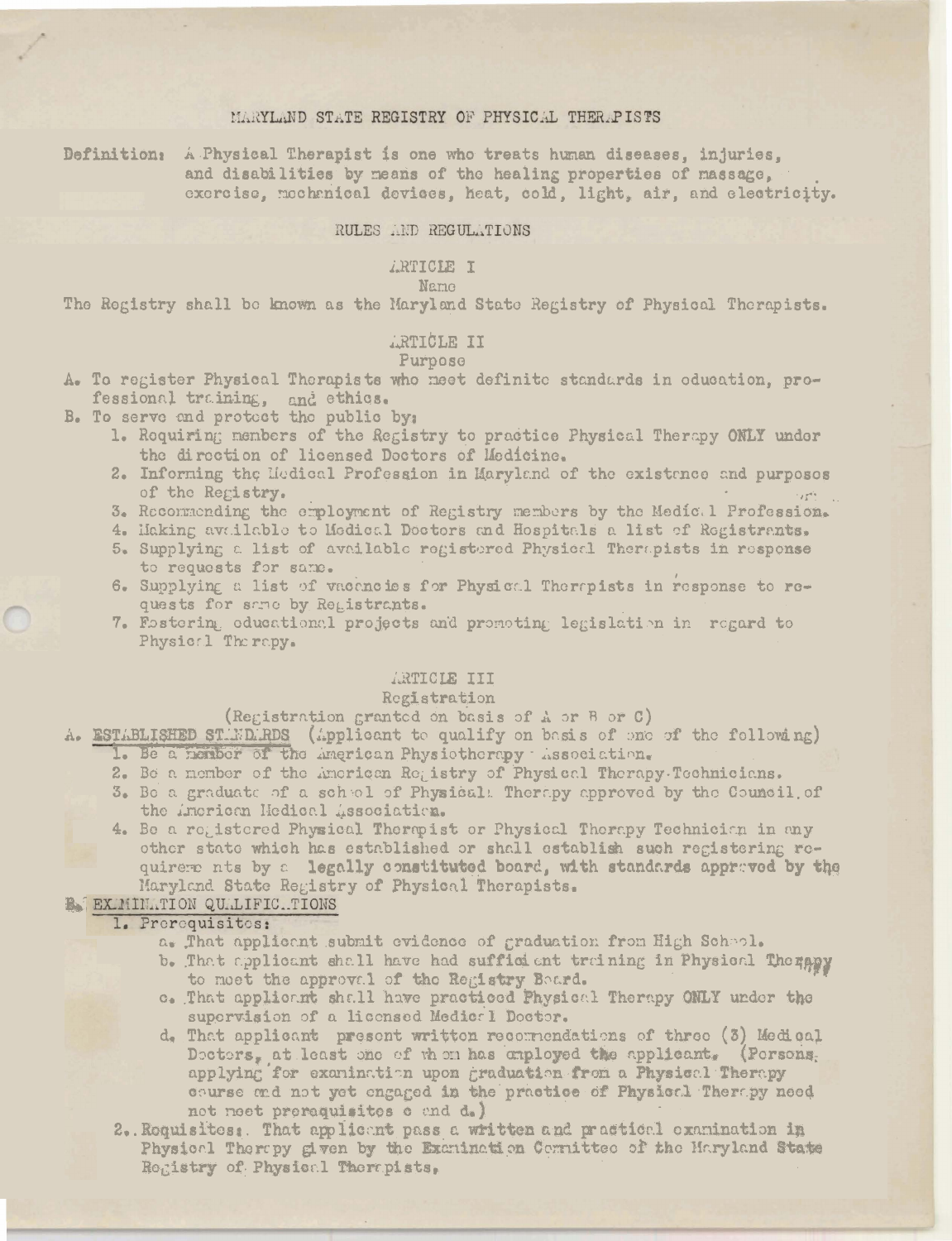## (Article III Con't)

C. RESIDENT QUALIFICATIONS That Applicant:

- 1. Have had at least six months experience in Physical Therapy in a hospital approved by the Council of Medical Education and Hospitals of American Medical Association: and
- 2. Have had eight (8) years experience as a Physical Therapist in the State of Maryland having worked ONLY under. the direction of a licensed Medical Doctor: and
- 3. Present written recommendations of three (3) Medical Doctors one of whom has employed the applicant. The above (C Resident Qualifications) applies to residents of Maryland only and is invalid one year after the formation of the Registry September 18, 1945.

## ARTICLE IV

### Directors

- A. Directors shall consist of the EXECUTIVE SECRETARY, the ASSISTANT EXECUTIVE SECRETARY, the REGISTRAR, the ASSISTANT REGISTRAR and the CHIEF EXAMINER who shall be elected from members of the Maryland State Registry of Physical Therapy annually and they shall compose the Registry Board.
- B. Duties:
	- 1. Executive Secretary
		- a. To act as CHAIRMAN of the REGISTRY BOARD.
		- b. To presidos at all Board meetings and the Annual meeting.
		- c. To appoint with the approval of the Board a Registrant to fill any vacancy occuring on the Registry Board.
		- d. To conduct all, correspondence other than that which pertains to applications for the Registry or employment.
		- G. To prepare Chaual report for Annual Meeting.

f. To appoint Nominations Committee, subject to approvel of the Board. 2. Assistant Executive Secretary

- a. To act as Executive Secretary in event of his absence.
- b. To take minutes of Board meetings and the Annual Mosting.
- c. To serve on the Applications Committee.
- 3. Registrar
	- a. To act as Chairman of the Applications Committee.
	- b. To be bonded, act as Troasurer, and be responsible for all finances of the Registry:
		- (All disbursements be countersigned by the Executive Secretary.)
	- c. To conduct all correspondence which pertains to applications for the Registry or employment.
	- d. Submit annual report at Annual Meeting.
	- e. To affix signature to each registration.
- 4. Assistant Registrar
	- a. To act as Registrar in event of his absence.
	- b. To assist Registrar in his duties.
	- c. To serve on Applications Committoe.
- 5. Chief Examiner
	- a. To act as Chairman of the Examining Committee.
	- b. To prepare necessary examinations for each applicant and submit to board for approval.
	- c. To be responsible for senducting the comminations. The sensition
	- d. To return examinations and grades to the Applications Committee.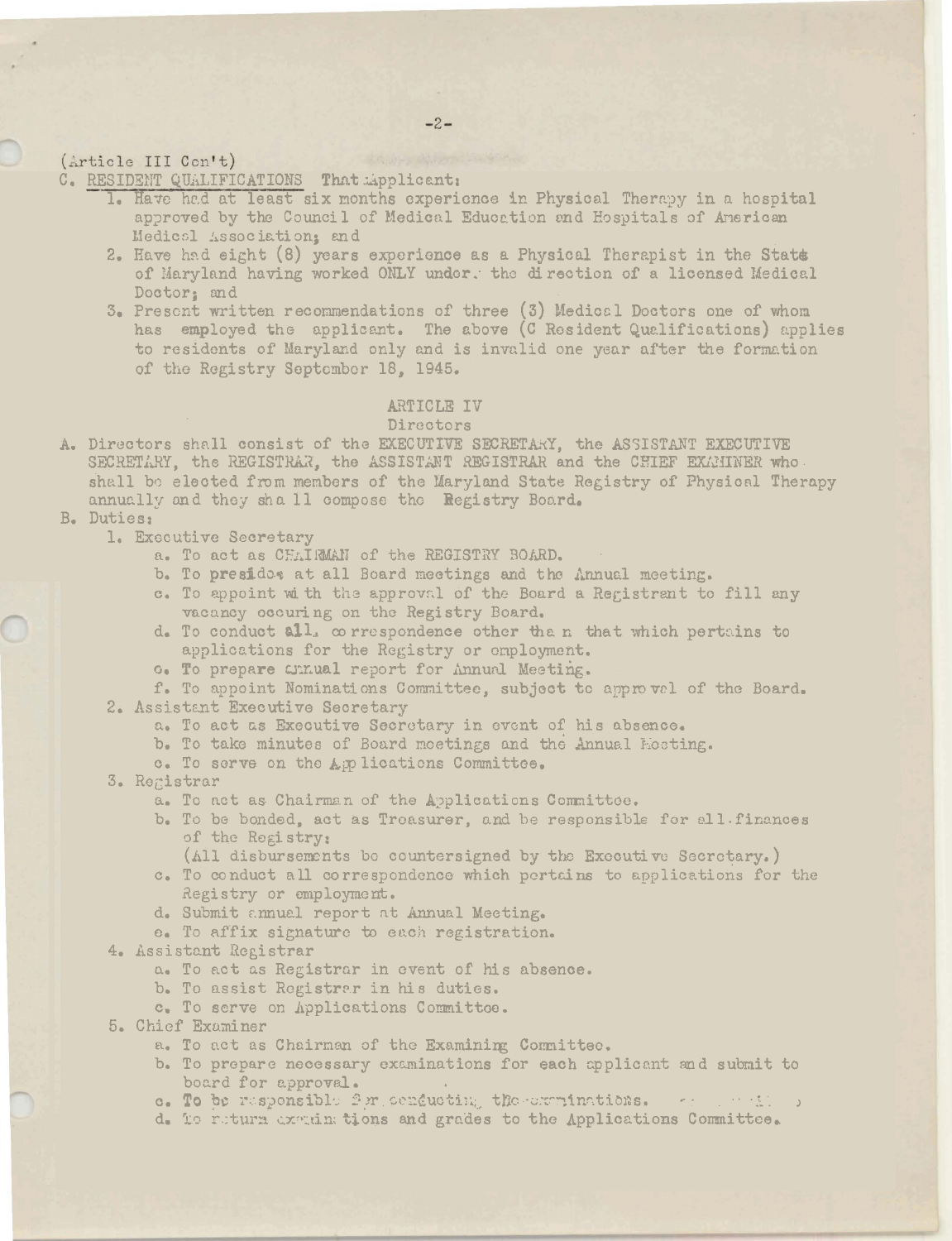$-3-$ 

# ARTICLE V

# Registry Botrd and Committees

L. REGISTRY BO.RD (The five Directors)

- 1. To act as a Committee on Procedure with powers:
	- a. To consider writte n suggestions, regarding Registry ratters, received from Registrants.
	- b. To propes e rovisions and amondments to RULES and REGULATIONS at Annual Mooting.
	- c. Appoint committees not otherwise stipulated in RULES and REGULATIONS.
	- d. To arrango and conduct an annual meeting.
- 2. To approve unaninously or reject each applicant.
- 3. To approve examinations submitted by Chief Examiner.
- 4. To submit contreversial natters to the liedical Advisory Board.
- 5. To act as a Committed on Ethics with powers:
	- a. To consider written charges and evidence presented against a Registrant.
	- b. To provide the accused with a copy of the charges innediately and give an opportunity to explain or defend himself in writing.
	- c. To report any viola tions of the Code of Ethics with the charges, the evidence, and the reply of the accused Registrant at the mnual meeting.

## B. COMMITTEES

1. The Applications Committed NEW AND TO A PROPERTY TO A PLAN AND THE

- a. Menbers shall consist of the Registrar, Assistant Registrar and the Assistant Executive Secretary.
- b. Duties
	- (1) To revise the application form if and when necessary.
		- (2) To file with the Registrar all applications received.
		- (3) To contact prospective members.
		- (4) To submit to Examining Committee all applications received on basis of ARTICIE III - B.
	- (5) To advise the Registry Board regarding the eligibility of each applicant. Jesus Marie 1944 (1944)
- 2. The Examining Committed
	- a. Members shall consist of the Chief Examiner and any person or persons qualified by the Chief Examiner and approved by the Beard.
		- b. Duties
			- (1) To conduct and grade written examinations.
			- (2) To conduct and grade practical examinations.
			- (3) To file with the Registrar for permanent record, all oxaminations and grades.

3. The Nominating Committee

- a. Monbers shall be appointed by the Exocutive Socretary, approved by the Board, and shall consist of:
	- $(1)$  A member who is or has been a Director.
	- (2) A member admitted to Registry under examination.
	- (3) Any Registrant in good standing.
- b. Duty: To present to t he retiring Registry Board a nominating slate containing the name of one candidate for each office of the Registry Board.

## ARTICLE VI

### Annual Meeting

A. Notice of armual mooting mailed to each Registrant to include, date, time, place. proposed resolutions, mendments, and nominations slate.

# B. Voting Body

- . l. Consists of all Registrants present.
- 2. Quorum for all voting shall consist of ten members, including two directors. 3. Majority shall elect